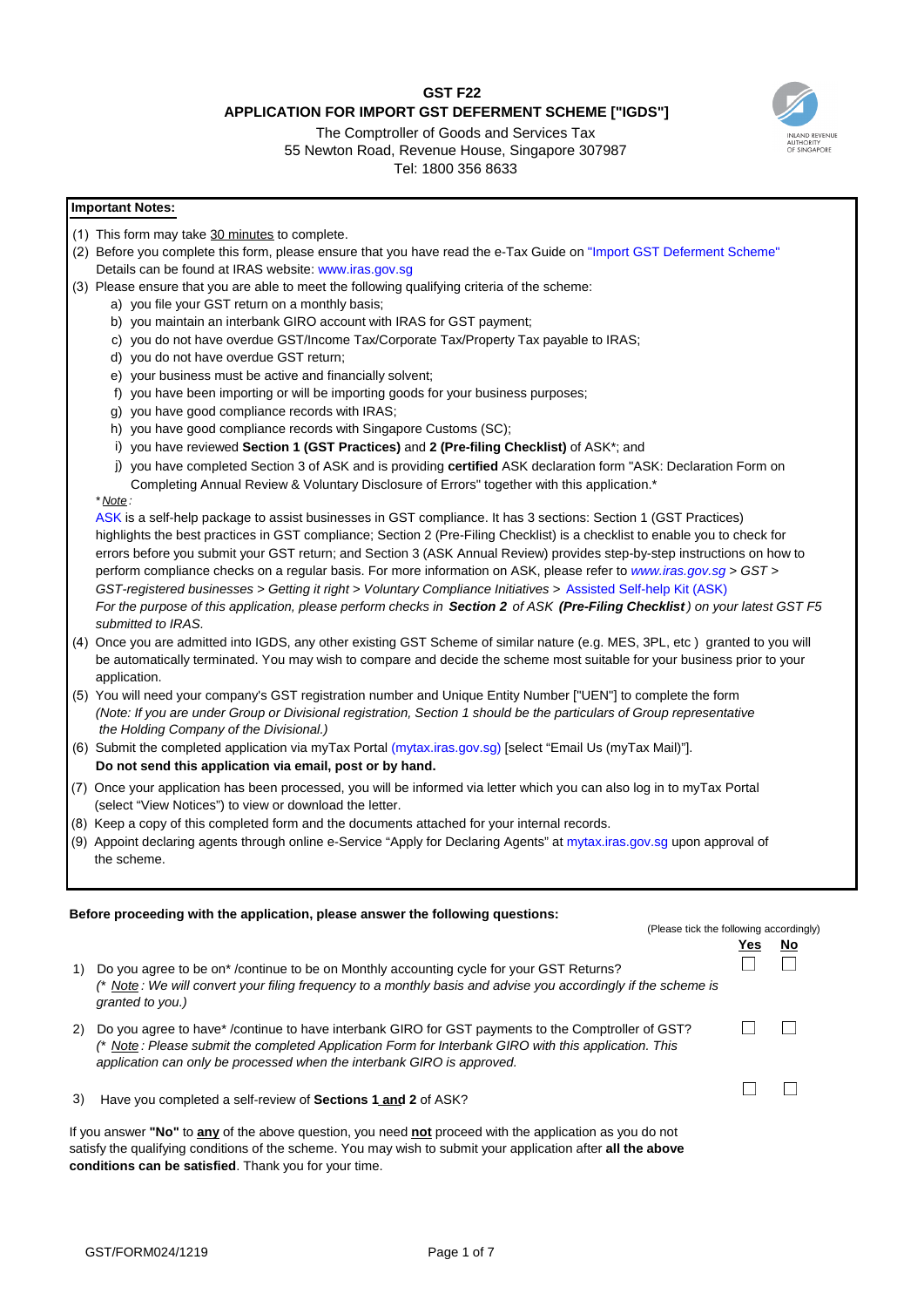Please complete the form in BLOCK LETTERS and indicate 'NA' where not applicable. If the space provided is insufficient, please attach the relevant information in a separate sheet.

| ii are opace provided to integritority productation are relevant information in a coparate on<br><b>Section 1: Applicant's Particulars</b> |                                                |                                                                                                                                |                                                                                                                                                                                                                                                        |  |  |
|--------------------------------------------------------------------------------------------------------------------------------------------|------------------------------------------------|--------------------------------------------------------------------------------------------------------------------------------|--------------------------------------------------------------------------------------------------------------------------------------------------------------------------------------------------------------------------------------------------------|--|--|
|                                                                                                                                            |                                                |                                                                                                                                |                                                                                                                                                                                                                                                        |  |  |
| Full Name of Taxable Person                                                                                                                |                                                |                                                                                                                                |                                                                                                                                                                                                                                                        |  |  |
|                                                                                                                                            |                                                |                                                                                                                                |                                                                                                                                                                                                                                                        |  |  |
|                                                                                                                                            |                                                |                                                                                                                                |                                                                                                                                                                                                                                                        |  |  |
|                                                                                                                                            |                                                |                                                                                                                                |                                                                                                                                                                                                                                                        |  |  |
|                                                                                                                                            |                                                |                                                                                                                                |                                                                                                                                                                                                                                                        |  |  |
| <b>GST Registration Number</b>                                                                                                             |                                                | Unique Entity Number (UEN)                                                                                                     |                                                                                                                                                                                                                                                        |  |  |
|                                                                                                                                            |                                                |                                                                                                                                |                                                                                                                                                                                                                                                        |  |  |
|                                                                                                                                            |                                                |                                                                                                                                |                                                                                                                                                                                                                                                        |  |  |
|                                                                                                                                            |                                                |                                                                                                                                |                                                                                                                                                                                                                                                        |  |  |
| <b>Section 2: Declaration</b>                                                                                                              |                                                |                                                                                                                                |                                                                                                                                                                                                                                                        |  |  |
|                                                                                                                                            |                                                |                                                                                                                                |                                                                                                                                                                                                                                                        |  |  |
| Who can complete this section?                                                                                                             |                                                |                                                                                                                                |                                                                                                                                                                                                                                                        |  |  |
| <b>Type of business</b>                                                                                                                    | <b>Authorised signatory</b>                    |                                                                                                                                |                                                                                                                                                                                                                                                        |  |  |
| Limited company                                                                                                                            | A Director                                     |                                                                                                                                |                                                                                                                                                                                                                                                        |  |  |
| Sole-proprietorship                                                                                                                        | Sole-Proprietor                                |                                                                                                                                |                                                                                                                                                                                                                                                        |  |  |
| Partnership (including LP & LLP)<br><b>Under Group Registration</b>                                                                        | A Partner                                      |                                                                                                                                |                                                                                                                                                                                                                                                        |  |  |
| <b>Under Divisional Registration</b>                                                                                                       |                                                | A Director / sole-proprietor / partner of Representative Member<br>A Director / sole-proprietor / partner of the Parent Entity |                                                                                                                                                                                                                                                        |  |  |
|                                                                                                                                            |                                                |                                                                                                                                |                                                                                                                                                                                                                                                        |  |  |
|                                                                                                                                            |                                                |                                                                                                                                |                                                                                                                                                                                                                                                        |  |  |
| Name (as in NRIC/ Passport)                                                                                                                |                                                | NRIC/Passport/ Fin No.                                                                                                         |                                                                                                                                                                                                                                                        |  |  |
|                                                                                                                                            |                                                |                                                                                                                                |                                                                                                                                                                                                                                                        |  |  |
|                                                                                                                                            |                                                |                                                                                                                                |                                                                                                                                                                                                                                                        |  |  |
| Business website address                                                                                                                   |                                                | Email address                                                                                                                  |                                                                                                                                                                                                                                                        |  |  |
|                                                                                                                                            |                                                |                                                                                                                                |                                                                                                                                                                                                                                                        |  |  |
| Local Office No.<br>Local Mobile No.                                                                                                       |                                                |                                                                                                                                |                                                                                                                                                                                                                                                        |  |  |
|                                                                                                                                            |                                                |                                                                                                                                |                                                                                                                                                                                                                                                        |  |  |
|                                                                                                                                            |                                                |                                                                                                                                |                                                                                                                                                                                                                                                        |  |  |
|                                                                                                                                            |                                                |                                                                                                                                | I declare that all the details and information given in this form and in any accompanying documents are true and complete.<br>I am also aware that any incorrect information given in this application and in any accompanying documents may result in |  |  |
| the revocation of my IGDS status and repayment of tax, if I am approved under the scheme.                                                  |                                                |                                                                                                                                |                                                                                                                                                                                                                                                        |  |  |
|                                                                                                                                            |                                                |                                                                                                                                |                                                                                                                                                                                                                                                        |  |  |
|                                                                                                                                            |                                                |                                                                                                                                |                                                                                                                                                                                                                                                        |  |  |
|                                                                                                                                            | Sole-proprietor<br>Partner<br>Director<br>Date |                                                                                                                                |                                                                                                                                                                                                                                                        |  |  |
|                                                                                                                                            |                                                |                                                                                                                                |                                                                                                                                                                                                                                                        |  |  |
| Section 3: Contact Person (if different from section 2)                                                                                    |                                                |                                                                                                                                |                                                                                                                                                                                                                                                        |  |  |
|                                                                                                                                            |                                                |                                                                                                                                |                                                                                                                                                                                                                                                        |  |  |
| I authorise this person and his/her company as a tax agent/consultant to handle this application including receipt of                      |                                                |                                                                                                                                |                                                                                                                                                                                                                                                        |  |  |
| information and correspondence. The approval letter will be issued to the business.                                                        |                                                |                                                                                                                                |                                                                                                                                                                                                                                                        |  |  |
|                                                                                                                                            |                                                | Company &                                                                                                                      |                                                                                                                                                                                                                                                        |  |  |
| Name                                                                                                                                       |                                                | Designation                                                                                                                    |                                                                                                                                                                                                                                                        |  |  |
|                                                                                                                                            |                                                | Local Mobile No.                                                                                                               |                                                                                                                                                                                                                                                        |  |  |
| Local Office No.                                                                                                                           |                                                |                                                                                                                                |                                                                                                                                                                                                                                                        |  |  |
| <b>Email Address</b>                                                                                                                       |                                                |                                                                                                                                |                                                                                                                                                                                                                                                        |  |  |
|                                                                                                                                            |                                                |                                                                                                                                |                                                                                                                                                                                                                                                        |  |  |
|                                                                                                                                            |                                                |                                                                                                                                |                                                                                                                                                                                                                                                        |  |  |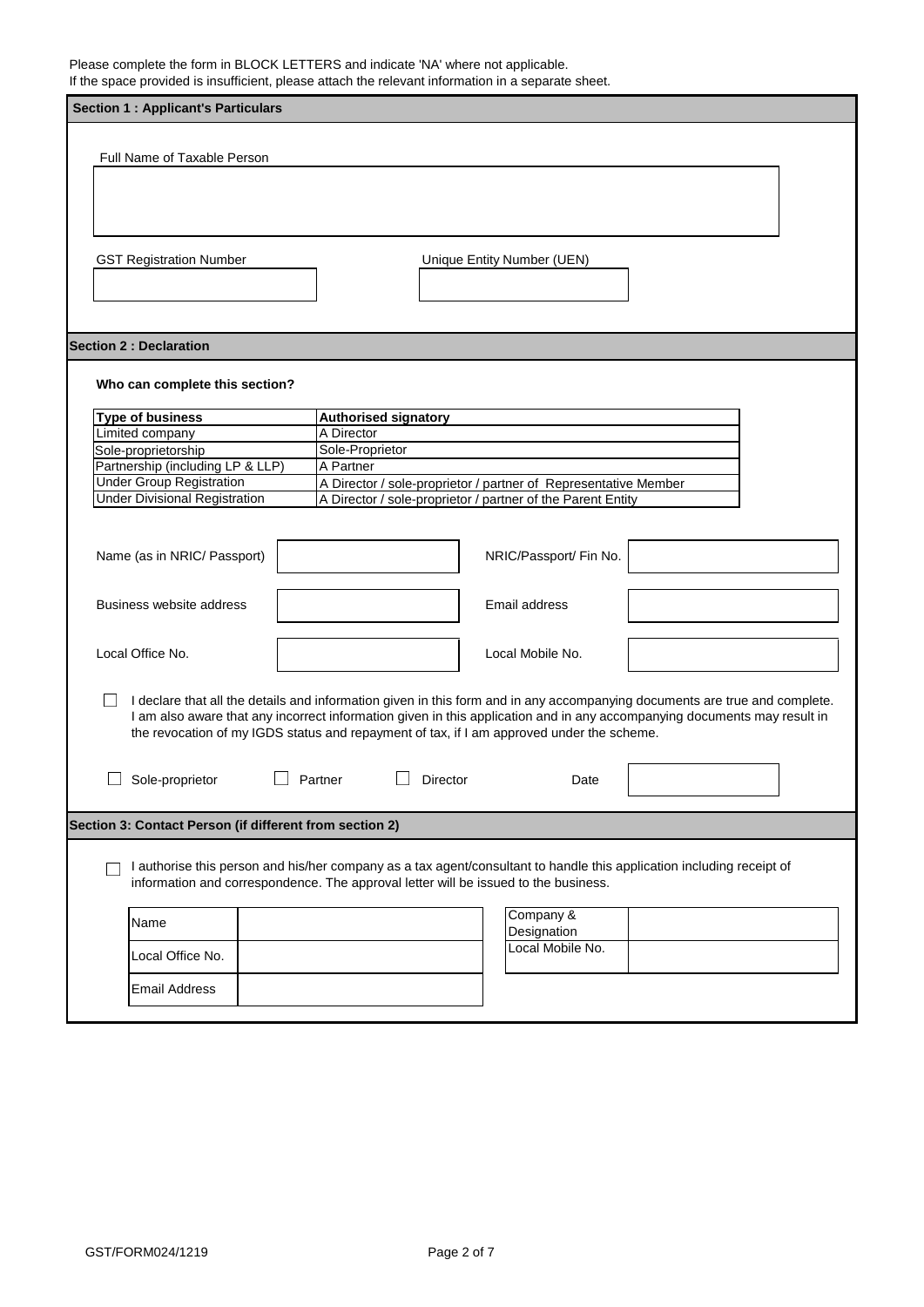|    | Notes to Section 4, 5, 6, 7, 8, 9 & 10:                                                                                                                                                                                                                                                                                           |  |  |  |  |
|----|-----------------------------------------------------------------------------------------------------------------------------------------------------------------------------------------------------------------------------------------------------------------------------------------------------------------------------------|--|--|--|--|
|    | For those under Group registration,<br>please attach separate sheet on the following information for each member.<br>(The separate sheet of paper must be signed by the declarant and the name of each member must be clearly stated).                                                                                            |  |  |  |  |
|    | Name of member:                                                                                                                                                                                                                                                                                                                   |  |  |  |  |
|    | Unique Entity Number (UEN) :                                                                                                                                                                                                                                                                                                      |  |  |  |  |
|    | <b>Section 4: Business Details</b>                                                                                                                                                                                                                                                                                                |  |  |  |  |
| 1) | Please explain the nature of your business. For example, 'General Importer' is not sufficient. You should provide more details<br>such as 'General Importer of Sports Apparel and Fashion Wear for Wholesaling to Retailers'.                                                                                                     |  |  |  |  |
|    |                                                                                                                                                                                                                                                                                                                                   |  |  |  |  |
| 2) | What are the types of goods and/or services that you supply?                                                                                                                                                                                                                                                                      |  |  |  |  |
|    |                                                                                                                                                                                                                                                                                                                                   |  |  |  |  |
|    | <b>Section 5 : Imports</b>                                                                                                                                                                                                                                                                                                        |  |  |  |  |
|    | (Please tick the following accordingly)<br><u>Yes</u><br><u>No</u>                                                                                                                                                                                                                                                                |  |  |  |  |
|    | 1) Have you been importing goods in the past 12 months?<br>(If "Yes", please proceed straight to Section 6 of this form.)                                                                                                                                                                                                         |  |  |  |  |
| 2) | If you have not been importing goods in the past 12 months, but will be importing goods in the<br>next 12 months, please provide the following information:<br>(Note: If you are not able to complete this question, you need not proceed with this application as you do not<br>satisfy the qualifying condition of the scheme.) |  |  |  |  |
|    | a) Expected value of imports in the next 12 months.<br>S\$                                                                                                                                                                                                                                                                        |  |  |  |  |
|    | b) Expected date of making your first import.<br>D<br>D<br>м<br>м<br>Y                                                                                                                                                                                                                                                            |  |  |  |  |
|    | c) Description on the basis for your forecast:                                                                                                                                                                                                                                                                                    |  |  |  |  |
|    |                                                                                                                                                                                                                                                                                                                                   |  |  |  |  |
|    | d) What are the types of goods to be imported by you?                                                                                                                                                                                                                                                                             |  |  |  |  |
|    |                                                                                                                                                                                                                                                                                                                                   |  |  |  |  |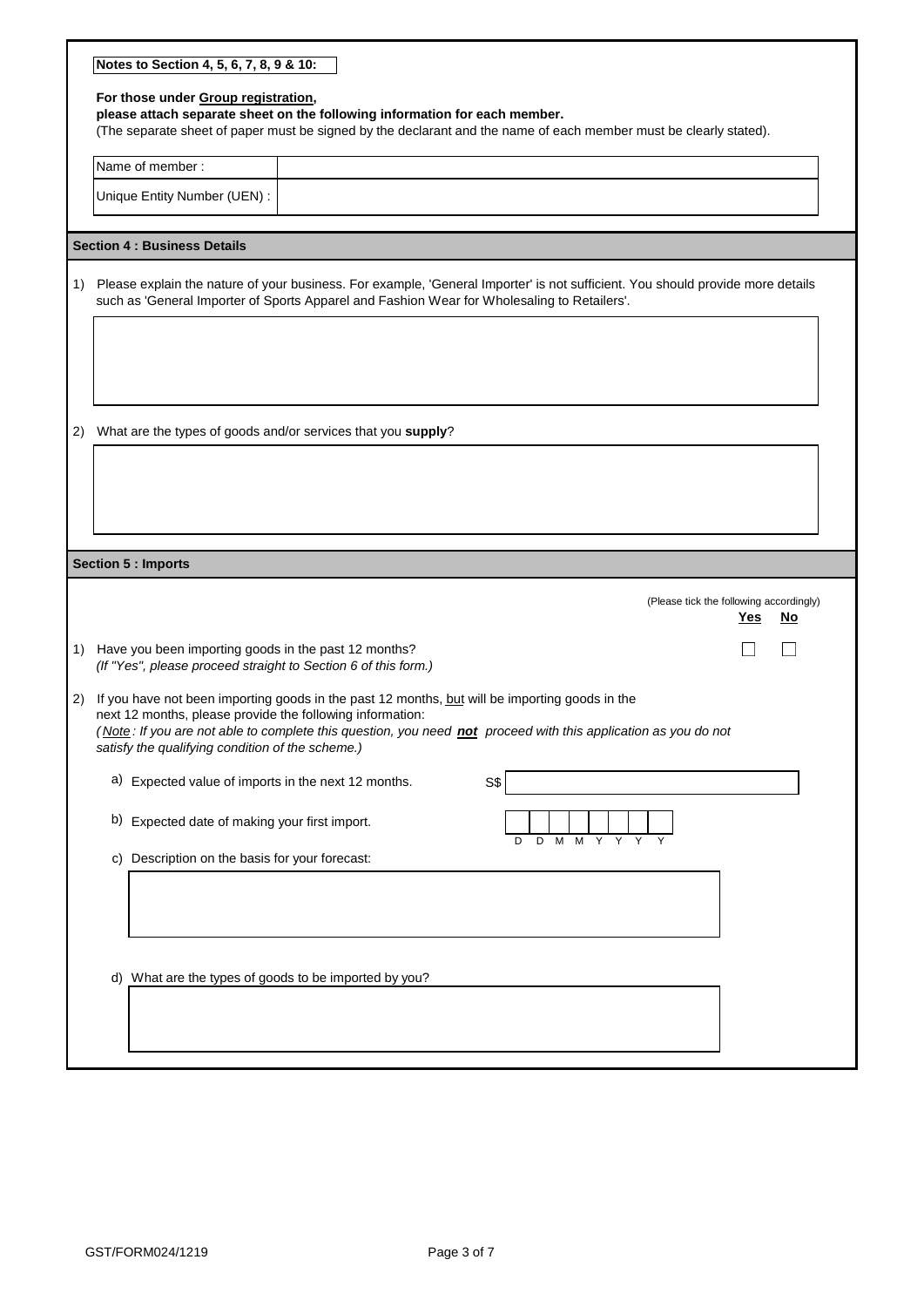|    | Section 6 : Assisted Self-Help Kit ["ASK"]                                                                                                                                                                                                                                                                         |                                                       |                          |                   |  |
|----|--------------------------------------------------------------------------------------------------------------------------------------------------------------------------------------------------------------------------------------------------------------------------------------------------------------------|-------------------------------------------------------|--------------------------|-------------------|--|
|    | This section assumes that you have reviewed Sections 1 and 2 of ASK. If you have not done so, please<br>Note:<br>complete Sections 1 and 2 of ASK before you proceed with this application.                                                                                                                        |                                                       |                          |                   |  |
|    |                                                                                                                                                                                                                                                                                                                    | (Please tick the following accordingly)<br><u>Yes</u> | <u>No</u>                |                   |  |
| 1) | Are you able to comply with the essential requirements recommended in Section 1 of ASK?<br>(If "Yes", please proceed straight to question 3 of this section.)                                                                                                                                                      |                                                       |                          |                   |  |
| 2) | If you are currently not able to comply with the essential requirements recommended in Section 1<br>of ASK, will you undertake to adopt corrective measures if this scheme is granted to you?                                                                                                                      |                                                       |                          |                   |  |
| 3) | Did you use the Pre-Filing Checklist under Section 2 of ASK before submitting your GST returns?<br>(If "No", please proceed to question 5 of this section.)                                                                                                                                                        |                                                       |                          |                   |  |
| 4) | If you have detected error(s) during the review under Section 2 of ASK (Pre-Filing Checklist), have<br>you corrected the error(s) before submitting the GST return?                                                                                                                                                |                                                       | $\overline{\phantom{a}}$ |                   |  |
|    | 5) Have you completed reviewing Section 3 of ASK?<br>(If "Yes", please enclosed the certified ASK declaration form "ASK: Declaration Form on Completing Annual<br>Review & Voluntary Disclosure of Errors" with this application; and proceed straight to Section 5 of this form.)                                 |                                                       |                          |                   |  |
| 6) | If you have not reviewed / completed Section 3 of ASK, will you undertake to complete the review<br>and provide the certified ASK declaration form "ASK: Declaration Form on Completing Annual Review &<br>Voluntary Disclosure of Errors" to the Comptroller within 1 year from the approval of the scheme?       |                                                       |                          |                   |  |
|    | Section 7 : Accounting and Inventory Systems and Compliance Records                                                                                                                                                                                                                                                |                                                       |                          |                   |  |
|    |                                                                                                                                                                                                                                                                                                                    | (Please tick the following accordingly)               |                          |                   |  |
|    |                                                                                                                                                                                                                                                                                                                    | <u>Yes</u>                                            | <u>No</u>                | <u>NA</u>         |  |
| 1) | If you make exempt supplies (e.g. sales of residential properties, investment precious metals,                                                                                                                                                                                                                     |                                                       |                          | $\vert \ \ \vert$ |  |
|    | financial service, etc), do you undertake that:<br>a) input tax attributable to the making of exempt supplies are not claimed; and                                                                                                                                                                                 |                                                       |                          |                   |  |
|    | b) residual input tax has been apportioned and claimed accordingly.<br>(Refer to the e-Tax Guide - 'GST: Partially Exempt Traders And Input Tax Recovery' for details on input tax claiming.)                                                                                                                      |                                                       |                          |                   |  |
|    | If you have not been importing goods in the past 12 months, i.e. you have answered "No" in Question 1 under<br>Note:<br>Section 5, please proceed straight to Section 9 of this form.                                                                                                                              |                                                       |                          |                   |  |
| 2) | Do you import goods on behalf of another person using import permits declared in your name?                                                                                                                                                                                                                        |                                                       |                          |                   |  |
| 3) | If you are an overseas person registered for GST and have appointed a local agent under section<br>33(1) of the GST Act to import goods on your behalf, will you undertake to do the following:                                                                                                                    |                                                       |                          |                   |  |
|    | a) Instruct your local agent to indicate on the import permit the name of the importer as<br><your agent's="" local="" name=""> on behalf of <your name="">, <your gst="" number="" registration="">?<br/>Eg. Importer shown on import permit is "AAA PTE LTD O/B XYZ LTD (GSTN: MXXXXXXXXX)"</your></your></your> |                                                       |                          |                   |  |
|    | b) Perform periodic reconciliation of your imports under the scheme to ensure that the imports<br>declared belong to you?                                                                                                                                                                                          |                                                       |                          |                   |  |
| 4) | What are the types of imported goods owned by you?                                                                                                                                                                                                                                                                 |                                                       |                          |                   |  |
|    |                                                                                                                                                                                                                                                                                                                    |                                                       |                          |                   |  |
|    |                                                                                                                                                                                                                                                                                                                    |                                                       |                          |                   |  |
| 5) | Do you maintain the following document(s) to support each of your imports?<br>a) import permit                                                                                                                                                                                                                     |                                                       |                          |                   |  |
|    | b) supplier's sale invoice                                                                                                                                                                                                                                                                                         |                                                       |                          |                   |  |
|    | transport documents (e.g. bill of lading, airway bill, etc)<br>C)                                                                                                                                                                                                                                                  |                                                       |                          |                   |  |
|    | d) other (please specify):                                                                                                                                                                                                                                                                                         |                                                       |                          |                   |  |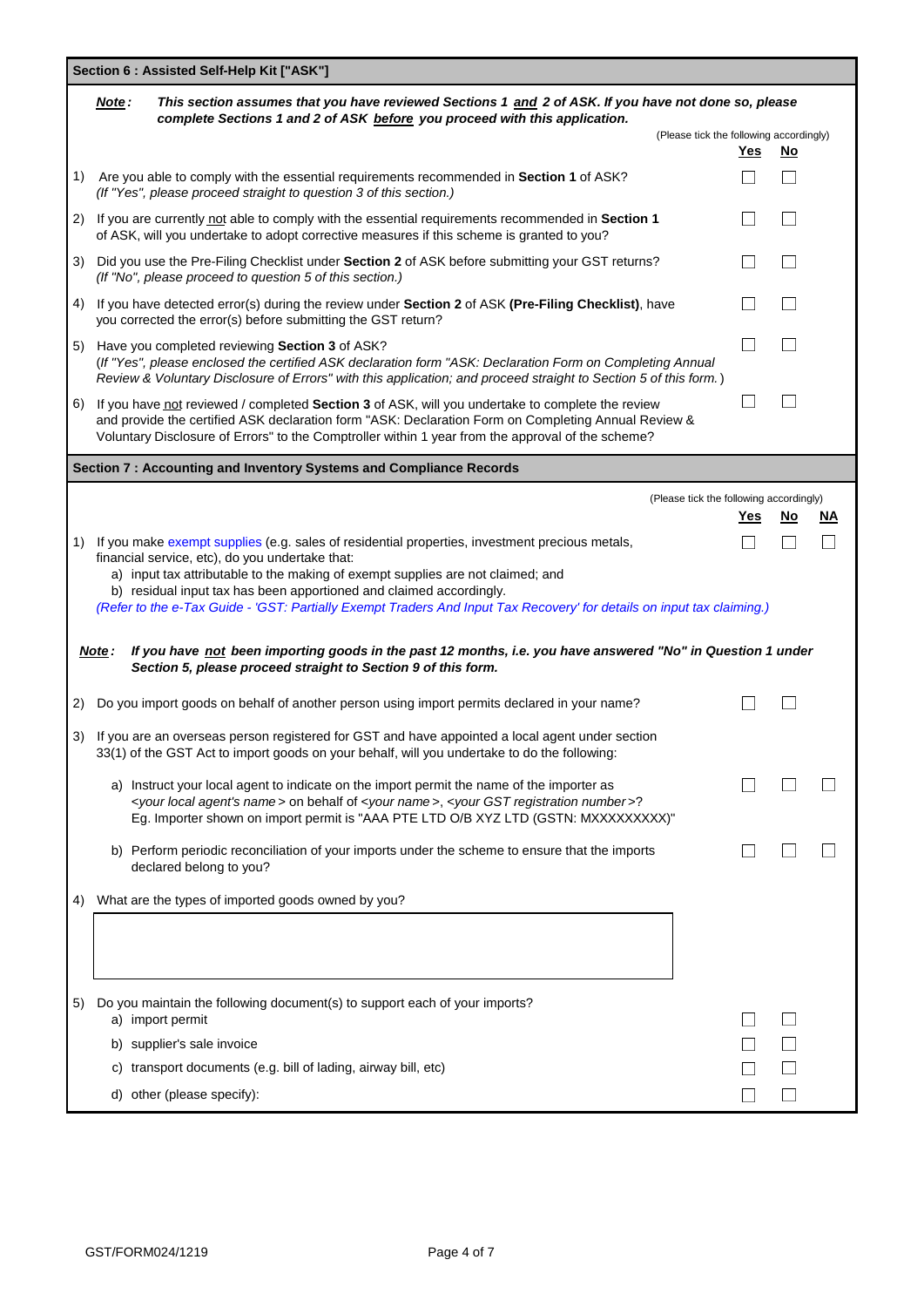|    |    |                                                                                                                                                                                                                     |                                                 | (Please tick the following accordingly) |                             |                          |                          |
|----|----|---------------------------------------------------------------------------------------------------------------------------------------------------------------------------------------------------------------------|-------------------------------------------------|-----------------------------------------|-----------------------------|--------------------------|--------------------------|
| 6) |    | Do you have the following controls and procedures in place for the imported goods:                                                                                                                                  |                                                 |                                         | Yes                         | No                       | ΝA                       |
|    |    | a) maintain a listing of all import permits taken up?                                                                                                                                                               |                                                 |                                         |                             | $\mathcal{L}$            |                          |
|    |    | b) maintain a process to track subsequent sale or movement of the imported goods?                                                                                                                                   |                                                 |                                         |                             | $\overline{\phantom{a}}$ |                          |
|    |    | c) ensure all imported goods are duly recorded in your financial accounts?                                                                                                                                          |                                                 |                                         |                             | $\overline{\phantom{a}}$ |                          |
|    |    | (e.g. purchases, sales, assets, inventory accounts etc)<br>d) keep all records of sales and purchases transactions for at least 5 years?                                                                            |                                                 |                                         |                             | $\overline{\phantom{a}}$ |                          |
|    |    | (e.g. records include business and accounting records, invoices, etc)<br>e) perform stock-take / inventory audit periodically to reconcile the quantity of goods received                                           |                                                 |                                         |                             | $\overline{\phantom{a}}$ |                          |
| 7) |    | by you, delivered by you and quantity in stock to ensure accuracy?<br>Do you maintain the following information on the imported goods?                                                                              |                                                 |                                         |                             |                          |                          |
|    |    | a) date of import                                                                                                                                                                                                   |                                                 |                                         |                             | $\Box$                   |                          |
|    |    | b) generic description of imports (e.g. electronics components)                                                                                                                                                     |                                                 |                                         |                             | $\Box$                   |                          |
|    |    | c) quantity of goods imported                                                                                                                                                                                       |                                                 |                                         | $\mathcal{L}_{\mathcal{A}}$ | $\Box$                   |                          |
|    | d) | place where the goods are located                                                                                                                                                                                   |                                                 |                                         | L.                          | $\Box$                   |                          |
|    |    | e) date of removal                                                                                                                                                                                                  |                                                 |                                         | $\Box$                      | $\Box$                   | $\overline{a}$           |
|    |    | f) purpose of removal (e.g. local sales, exports)                                                                                                                                                                   |                                                 |                                         |                             | $\Box$                   | $\Box$                   |
|    |    | g) invoice number, invoice date, values of sales, GST charged                                                                                                                                                       |                                                 |                                         |                             |                          | $\overline{\phantom{a}}$ |
|    |    | Section 8 : Importing Goods on behalf of Others<br>[Please complete this section ONLY if you import goods on behalf of others AND have answered "Yes" in Question 2 under Section 7.]                               |                                                 |                                         |                             |                          |                          |
|    |    |                                                                                                                                                                                                                     |                                                 | (Please tick the following accordingly) |                             |                          |                          |
|    |    |                                                                                                                                                                                                                     |                                                 |                                         | <u>Yes</u>                  | <u>No</u>                |                          |
| 1) |    | Are you using import permits declared in your name to import goods on behalf of the following persons:<br>a) overseas principals who are registered for GST?                                                        |                                                 |                                         |                             | $\Box$                   |                          |
|    |    | b) overseas principals who are not registered for GST and you import and supply the goods on their<br>behalf? (i.e. you are a local agent under section 33(2) of GST Act.)                                          |                                                 |                                         |                             | $\Box$                   |                          |
|    |    | c) overseas principals who are not registered for GST and you import and subsequently export the<br>goods (without a subsequent supply of the goods)? (i.e. you are a local agent under section<br>33A of GST Act.) |                                                 |                                         |                             | $\Box$                   |                          |
|    |    | d) local principal?                                                                                                                                                                                                 |                                                 |                                         |                             |                          |                          |
| 2) |    | If your answer to question 1a) above is "Yes", please provide the following information in relation to the<br>overseas principal:                                                                                   |                                                 |                                         |                             |                          |                          |
|    |    | a) are you contracted by the GST-registered overseas principal to supply value-added activities on<br>goods belonging to him under section 33B of GST Act?                                                          |                                                 |                                         |                             |                          |                          |
|    |    | b) are these goods re-imported after part or entire value-added activities have been performed<br>overseas?                                                                                                         |                                                 |                                         |                             |                          |                          |
|    |    | c) do you have control over the goods during the period when the goods were consigned<br>to you?                                                                                                                    |                                                 |                                         |                             |                          |                          |
|    |    | d) are you a local agent appointed by the GST-registered overseas principal under section<br>33(1) of the GST Act?                                                                                                  |                                                 |                                         |                             | $\overline{\phantom{a}}$ |                          |
|    |    | Name                                                                                                                                                                                                                | <b>GST</b> registration number                  | Your relationship with them             |                             |                          |                          |
|    |    |                                                                                                                                                                                                                     |                                                 |                                         |                             |                          |                          |
|    |    |                                                                                                                                                                                                                     |                                                 |                                         |                             |                          |                          |
| 3) |    | If your answer to question 1d) above is "Yes", please provide the following information in relation to the businesses who owned<br>the goods:                                                                       |                                                 |                                         |                             |                          |                          |
|    | a) | are you contracted by the local principal to supply value-added activities on goods belonging<br>to him under section 33B of GST Act?                                                                               |                                                 |                                         |                             | $\overline{a}$           |                          |
|    | b) | are these goods re-imported after part or entire value-added activities have been performed<br>overseas?                                                                                                            |                                                 |                                         |                             |                          |                          |
|    | C) | do you have control over the goods during the period when the goods were consigned<br>to you?                                                                                                                       |                                                 |                                         |                             |                          |                          |
|    |    | Name                                                                                                                                                                                                                | Business registration number<br>(if applicable) | Your relationship with them             |                             |                          |                          |
|    |    |                                                                                                                                                                                                                     |                                                 |                                         |                             |                          |                          |
|    |    |                                                                                                                                                                                                                     |                                                 |                                         |                             |                          |                          |

r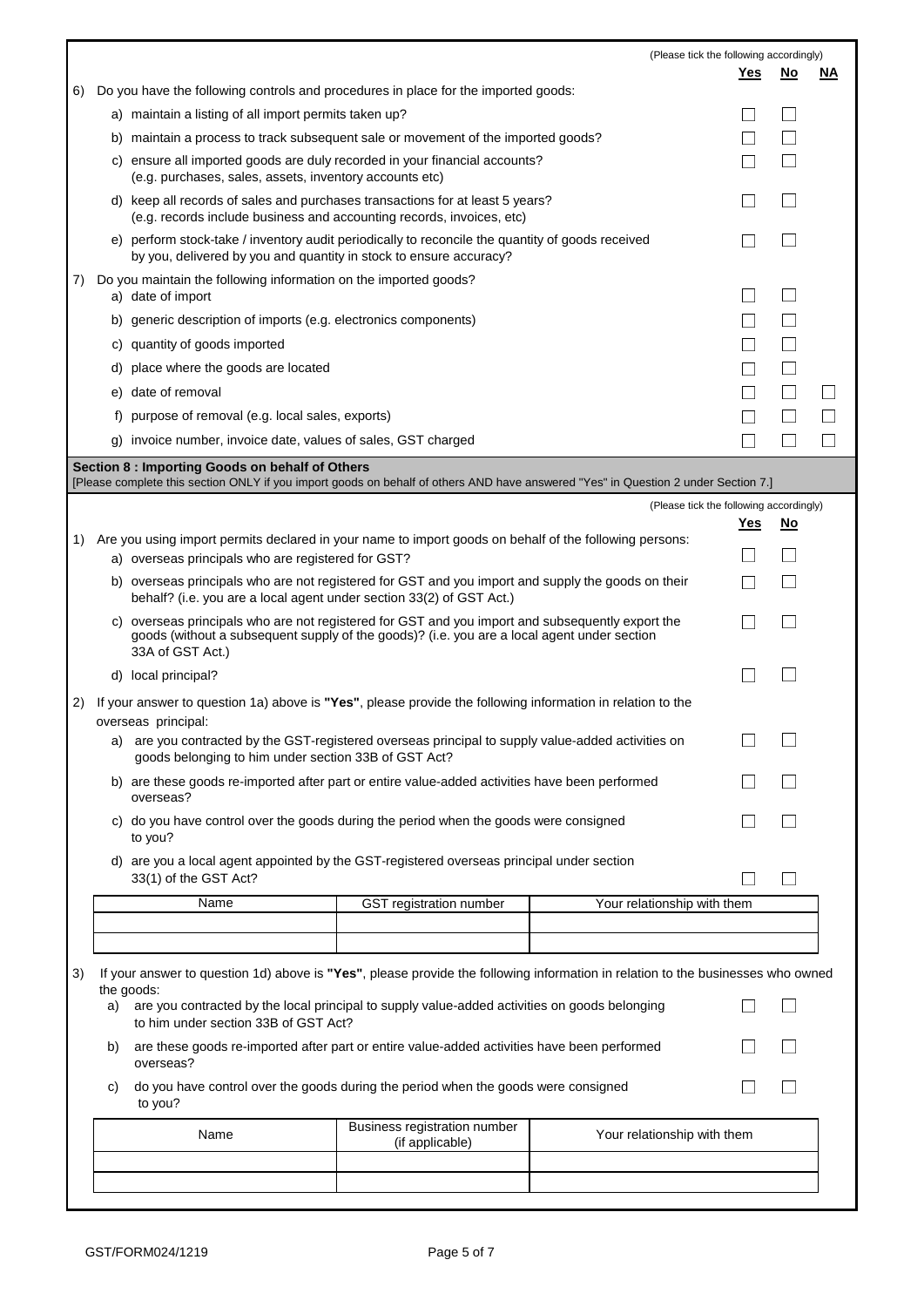|    | (Please tick the following accordingly)                                                                                                                                                                                                                                                                                                                                                              |            |                          |        |
|----|------------------------------------------------------------------------------------------------------------------------------------------------------------------------------------------------------------------------------------------------------------------------------------------------------------------------------------------------------------------------------------------------------|------------|--------------------------|--------|
|    |                                                                                                                                                                                                                                                                                                                                                                                                      | <u>Yes</u> | <u>No</u>                | ΝA     |
| 4) | If you are using import permits declared in your name to import goods for your overseas principals,<br>will you undertake to declare on the import permit indicating the importer as " <your business="" name=""> on behalf of<br/><name of="" overseas="" principal="" your="">, <gst (if="" applicable)="" number="" of="" overseas="" principal="" registration="" your="">"?</gst></name></your> | L.         |                          |        |
|    | Eg. Importer shown on import permit is "AAA PTE LTD O/B XYZ LTD GSTN: MXXXXXXXXX"                                                                                                                                                                                                                                                                                                                    |            |                          |        |
| 5) | What are the types of goods imported on behalf of others?                                                                                                                                                                                                                                                                                                                                            |            |                          |        |
|    |                                                                                                                                                                                                                                                                                                                                                                                                      |            |                          |        |
| 6) | Do you maintain the following document(s) to support each of the imports?<br>a) import permit                                                                                                                                                                                                                                                                                                        |            |                          |        |
|    | b) commercial invoice                                                                                                                                                                                                                                                                                                                                                                                |            |                          |        |
|    | c) transport documents (e.g. bill of lading, airway bill, etc)                                                                                                                                                                                                                                                                                                                                       |            |                          |        |
|    | d) other (please specify):                                                                                                                                                                                                                                                                                                                                                                           |            |                          |        |
| 7) | Do you have the following controls and procedures in place for goods imported on behalf of others?                                                                                                                                                                                                                                                                                                   |            |                          |        |
|    | a) maintain a separate listing of all import permits taken up on behalf of others?                                                                                                                                                                                                                                                                                                                   |            |                          |        |
|    | b) have control over the goods imported on behalf of others during the period when the goods are<br>in Singapore?                                                                                                                                                                                                                                                                                    |            |                          |        |
|    | c) maintain a process to track subsequent sale or movement of the goods imported on behalf<br>of others?                                                                                                                                                                                                                                                                                             |            |                          |        |
|    | d) keep separate records for goods imported on behalf of others for at least 5 years?<br>(e.g. records include business and accounting records, invoices, etc)                                                                                                                                                                                                                                       |            |                          |        |
|    | e) perform stock-take / inventory audit periodically to reconcile the quantity of goods received<br>by you, delivered by you and quantity in stock to ensure accuracy?                                                                                                                                                                                                                               |            |                          |        |
| 8) | Do you maintain the following information on the imported goods?<br>a) date of import                                                                                                                                                                                                                                                                                                                |            |                          |        |
|    | b) generic description of imports (e.g. electronics components)                                                                                                                                                                                                                                                                                                                                      |            |                          |        |
|    | c) quantity of goods imported                                                                                                                                                                                                                                                                                                                                                                        |            |                          |        |
|    | d) place where the goods are located                                                                                                                                                                                                                                                                                                                                                                 |            |                          |        |
|    | e) date of removal                                                                                                                                                                                                                                                                                                                                                                                   |            | $\Box$                   | $\Box$ |
|    | f) purpose of removal (e.g. local sales, exports)                                                                                                                                                                                                                                                                                                                                                    |            |                          |        |
|    | for local sales: invoice number, invoice date, values of sales, GST charged<br>g)                                                                                                                                                                                                                                                                                                                    |            |                          |        |
|    | h) for re-export: invoice number (of overseas principal), date of invoice, value of export sales                                                                                                                                                                                                                                                                                                     | $\Box$     | $\overline{\phantom{a}}$ | $\Box$ |
|    | Section 9 : Importing Goods on behalf of Overseas Principals under section 33(2) / 33A<br>[Please complete this section if applicable.]                                                                                                                                                                                                                                                              |            |                          |        |
|    | (Please tick the following accordingly)                                                                                                                                                                                                                                                                                                                                                              |            |                          |        |
| 1) | If you are or will be importing goods on behalf of your overseas principals, will you undertake to do<br>the following:                                                                                                                                                                                                                                                                              | <u>Yes</u> | <u>No</u>                |        |
|    | a) keep separate records for goods belonging to your overeseas principals?                                                                                                                                                                                                                                                                                                                           | n.         |                          |        |
|    | b) have control over the imported goods owned by my overseas principals during the period when<br>the goods are in Singapore?                                                                                                                                                                                                                                                                        |            |                          |        |
|    | c) Maintain the following information on the imported goods:<br>date of import<br>$\left  \cdot \right $                                                                                                                                                                                                                                                                                             | $\Box$     |                          |        |
|    | generic description of imports (e.g. electronics components)<br>ii)<br>quantity of goods imported<br>iii)                                                                                                                                                                                                                                                                                            |            |                          |        |
|    | place where the goods are located<br>iv)                                                                                                                                                                                                                                                                                                                                                             |            |                          |        |
|    | date of removal, if applicable<br>V)<br>vi) purpose of removal (e.g. local sales, exports), if applicable<br>vii) for local sales: invoice number, invoice date, values of sales, GST charged, if applicable<br>viii) for re-export: invoice number (of overseas principal), date of invoice, value of export sales,                                                                                 |            |                          |        |
|    | if applicable                                                                                                                                                                                                                                                                                                                                                                                        |            |                          |        |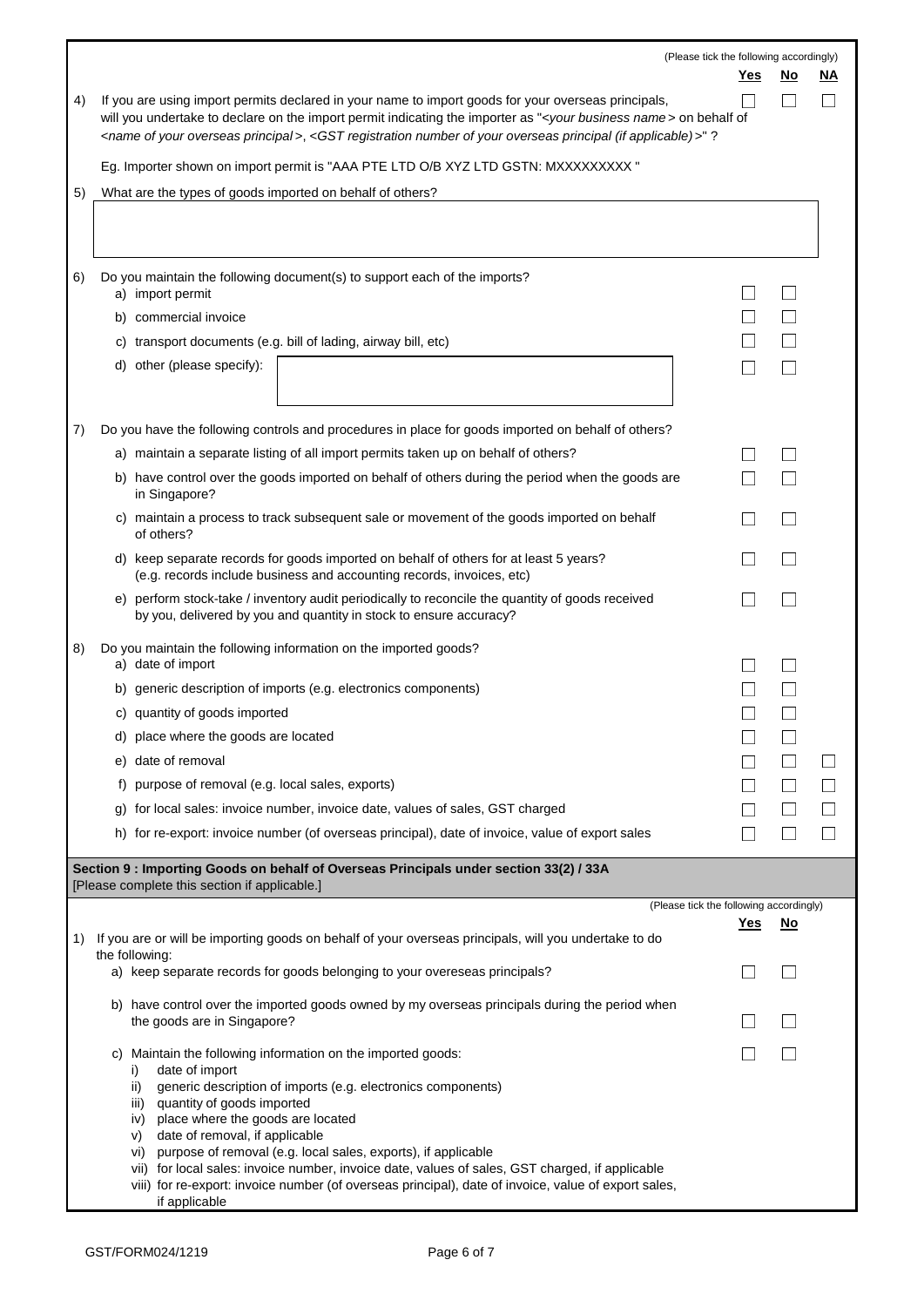| <b>Section 10: Business Operations</b>                                                                                                                                                                                |                                                                                                                                                                                                                                                                                                                                                                                                                                        |  |  |  |
|-----------------------------------------------------------------------------------------------------------------------------------------------------------------------------------------------------------------------|----------------------------------------------------------------------------------------------------------------------------------------------------------------------------------------------------------------------------------------------------------------------------------------------------------------------------------------------------------------------------------------------------------------------------------------|--|--|--|
| For Limited Liability Partnership, please proceed to question 2 of this section directly.<br>For Partnership business, sole-proprietor or unincorporated body, please proceed to question 3 of this section directly. |                                                                                                                                                                                                                                                                                                                                                                                                                                        |  |  |  |
| 1)                                                                                                                                                                                                                    | For body corporate, what is the paid up capital of the company?<br>$$1 - $10,000$<br>S\$10,001 - \$50,000<br>\$50,001 - \$100,000<br>> \$100,000<br>Not Applicable                                                                                                                                                                                                                                                                     |  |  |  |
| 2)                                                                                                                                                                                                                    | For body corporate/ limited liability partnership, please specify the major shareholder/ partner in the business                                                                                                                                                                                                                                                                                                                       |  |  |  |
|                                                                                                                                                                                                                       | Name of Major Shareholder/ Partner:<br><u> 1980 - Jan Samuel Barbara, margaret e</u> n 1980 eta eta eskualdean eta eskualdean eta eskualdean eta eta eta eta                                                                                                                                                                                                                                                                           |  |  |  |
|                                                                                                                                                                                                                       | NRIC/ Passport/ Fin/ UEN/ Business Registration Number:                                                                                                                                                                                                                                                                                                                                                                                |  |  |  |
| 3)                                                                                                                                                                                                                    | What is the staff strength of the business?<br>$0 - 5$<br>$6 - 9$<br>$10 - 50$<br>> 50                                                                                                                                                                                                                                                                                                                                                 |  |  |  |
| 4)                                                                                                                                                                                                                    | Your business is managed by [please select all that apply]<br>Family members (the owners/directors/partners involved in the running of business are family members i.e<br>siblings, spouse, in-laws, fiance/fiancee, parents/grandparents/children)<br>Single director/owner<br>None or only one of the director/owner/partner is a Singapore Citizen<br>None of the above                                                             |  |  |  |
| 5)                                                                                                                                                                                                                    | How are the accounting records maintained?<br>Manual bookkeeping<br>Microsoft Excel or Microsoft Office<br>Off-the-shelf accounting system<br>[name of software:<br>$\mathcal{L}_{\mathcal{A}}$<br>Customised accounting system<br>[name of vendor:                                                                                                                                                                                    |  |  |  |
| 6)                                                                                                                                                                                                                    | Who prepares the GST returns and/or accounts?<br>Permanent staff<br>Part time or temporary staff<br>Freelance accountant<br>[Please specify Name:<br>Tax agent<br>External accounting firm<br>[Please specify Name:<br>Others<br>[Please specify:                                                                                                                                                                                      |  |  |  |
| 7)                                                                                                                                                                                                                    | Are the GST returns and/or accounts prepared in Singapore?<br>Yes<br>No                                                                                                                                                                                                                                                                                                                                                                |  |  |  |
| 8)                                                                                                                                                                                                                    | Has the preparer of the GST returns and/or accounts received any formal GST training? He/She will only be considered as<br>having received such training if he/she has acquired certification for GST course under the Executive Tax Programme<br>(GST) organised by IRAS and the Tax Academy or has attended GST training by a recognised educational establishment<br>leading to certification or higher qualification.<br>Yes<br>No |  |  |  |
| 9)                                                                                                                                                                                                                    | How many years of experience does the preparer have in the preparation of the GST returns and/or accounts?<br>< 1 year<br>$1 - 5$ years<br>$6 - 10$ years<br>> 10 years                                                                                                                                                                                                                                                                |  |  |  |